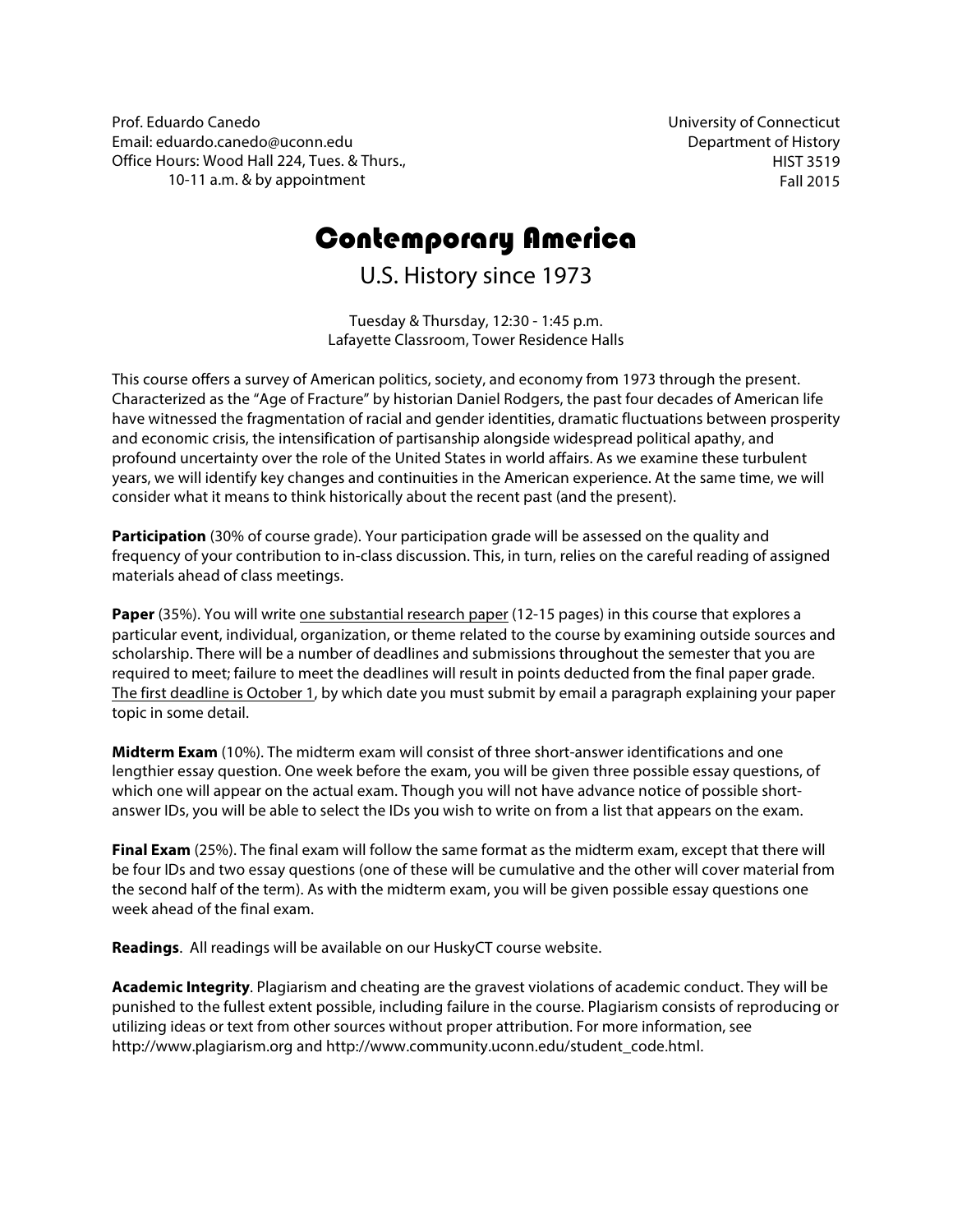**Accessibility**. To request accommodations for a disability you must first contact the Center for Students with Disabilities (room 204 of the Wilbur Cross Building; http://www.csd.uconn.edu). You must have the appropriate forms from this office before we can arrange accommodations.

# **SCHEDULE & READING ASSIGNMENTS**

Note: readings marked with an asterisk (\*) are available on the course website.

WEEK 1

9/1: America at the Crossroads

# 9/3: Watergate

WEEK 2

#### 9/8: Vietnam Syndrome

Thomas Borstelmann, The 1970s: A New Global History from Civil Rights to Economic Inequality (2011) excerpt.

# 9/10: Busing & Affirmative Action

Louis P. Masur, The Soiling of Old Glory: The Story of a Photograph That Shocked America (2008), excerpt.

#### WEEK 3

9/15: Feminism & Sexual Liberation

Susan Brownmiller, In Our Time (1999), excerpt.

# 9/17: The Religious Right & the Politics of Family

Phyllis Schlafly, The Power of the Positive Woman (1977), excerpt.

# WEEK 4

9/22: Environmentalism

Ernest Callenbach, Ecotopia (1975), excerpt.

# 9/24: Stagflation & the Tax Revolt

Simon Hall, "The Tax Revolt," in American Patriotism, American Protest (2011).

# WEEK 5

# 9/29: Deindustrialization & Urban Crisis

Ben Hamper, Rivethead (1991), excerpt.

# 10/1: Free Enterprise, Free Markets

- Lewis Powell, "Attack on American Free Enterprise System," Confidential Memorandum to the U.S. Chamber of Commerce, August 23, 1971.
- Ralph Nader, Introduction to The Monopoly Makers: Ralph Nader's Study Group Report on Regulation and Competition (1973).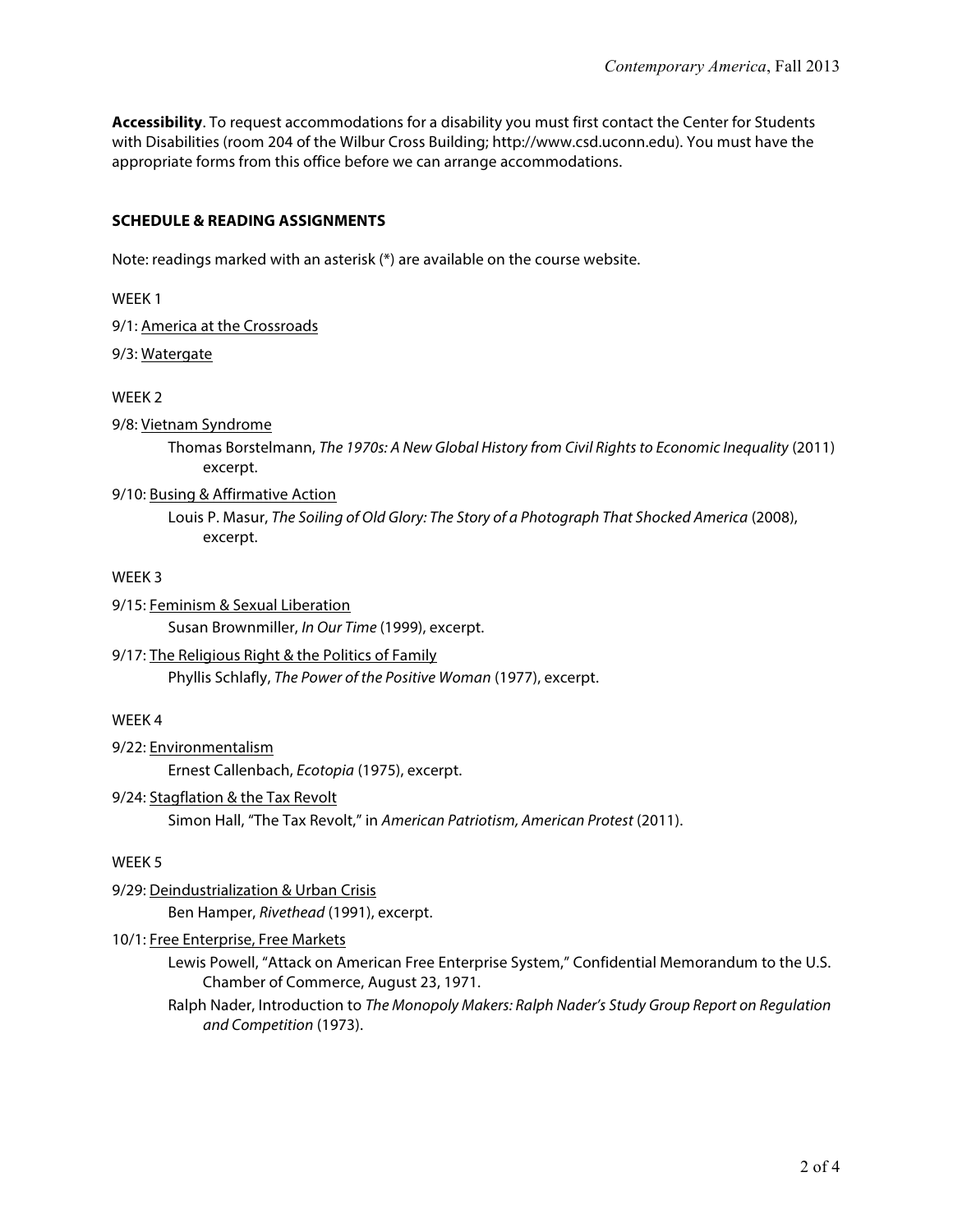# WEEK 6

# 10/6: **MIDTERM EXAM**

#### 10/8: Reagan Revolution

Greg Grandin, Empire's Workshop: Latin America, the United States, and the Rise of the New Imperialism (2006), excerpt.

# WEEK 7

#### 10/13: Wall Street

Michael Lewis, Liar's Poker (1989), excerpt.

#### 10/15: From Hippie to Yuppie

Tom Wolfe, "The 'Me' Decade and the Third Great Awakening," New York, August 23, 1976. Hendrik Hertzberg, "The Short Happy Life of the American Yuppie," Esquire, February 1988.

#### WEEK 8

10/20: War on Crime, War on Drugs

# 10/22: The AIDS Crisis

We Were Here (2011), directed by David Weissman.

#### WEEK 9

#### 10/27: Individual Meetings on Papers

#### 10/29: The End of the Cold War & the Rise of the New World Order

Lloyd C. Gardner, The Long Road to Baghdad: A History of U.S. Foreign Policy from the 1970s to the Present (2008), excerpt.

#### WEEK 10

#### 11/3: Clinton's Third Way

#### 11/5: Culture Wars

Mike Wallace, "The Battle of the Enola Gay," in Mickey Mouse History and Other Essays on American Memory (1996).

#### WEEK 11

#### 11/10: Globalization

Thomas Friedman, The Lexus and the Olive Tree (1999), excerpt. Battle In Seattle (2007), directed by Stuart Townsend.

### 11/12: Dot.com Boom & Bust

Roger Lowenstein, Origins of the Crash (2004), excerpt.

# WFFK<sub>12</sub>

#### 11/17: The Election of 2000 to 9/11

Alexander Keyssar, "The Right to Vote and Election 2000," in The Unfinished Election of 2000, ed. Jack Rakove (2012).

#### 11/19: Wars in Afghanistan & Iraq

Mary L. Dudziak, "What is a War on Terror?," in War Time: An Idea, Its History, Its Consequences (2012).